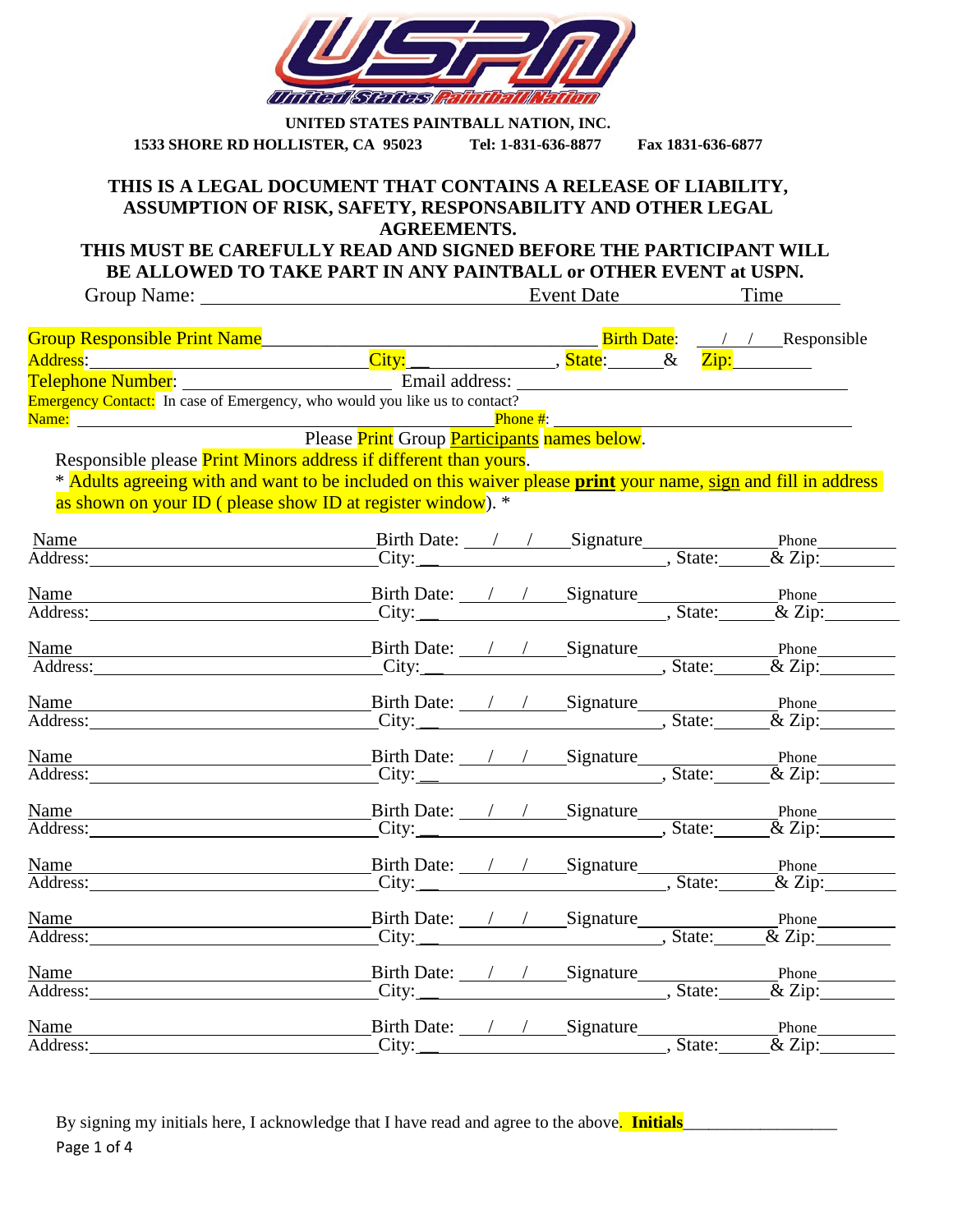

#### **UNITED STATES PAINTBALL NATION, INC. 1533 SHORE RD HOLLISTER, CA 95023 Tel: 1-831-636-8877 Fax 1831-636-6877**

This waiver and release is given in consideration of being allowed to participate in the above referenced event (whether it occurs as scheduled or at another time and/or location) with starting and ending date as shown below.

| <b>STARTING Today:</b> $/$ /2020                                                   |  |  |  |
|------------------------------------------------------------------------------------|--|--|--|
| <b>ENDING DATE:</b> 12/31/ $\Box$ 2021 $\Box$ 2022 $\Box$ 2023 $\Box$ 2024 Initial |  |  |  |

I acknowledge, appreciate, understand, and agree that the risk of injury from the activities of paintball and equipment involved in paintball is significant, intense and the risk of injury includes, but is not limited to, disease, strains, fractures, partial and/or total paralysis, eye injury, ear injury, blindness, heat stroke, heart attack, death or other ailments that could cause serious disability., including the potential for permanent injury, disability and death, and while protective equipment and my personal conduct may reduce the risks, the risk of serious injury and death still exists.

I acknowledge, appreciate, understand, and agree that failure to follow the safety rules and use proper safety equipment in the proper manner significantly increases the risk of injury, especially as to eye and ear injuries.

I acknowledge, appreciate, understand, and agree that risks and dangers may be caused by the negligence of others including, but not limited to, property owners, employees, officers, agents of ,USPN INC, San Benito county or any other government agency that may have oversight responsibilities, or other participants.

I acknowledge, appreciate, understand, and agree that I will use proper safety equipment, gear and will comply with all safety rules and regulations applicable to the activity for my own safety and that of others.

If I observe any unusual or unnecessary hazard during my participation, I will bring such to the attention of the nearest official or other authorized person as soon as possible.

I acknowledge, appreciate, understand that there may not be any insurance coverage that covers me and that no insurance has been purchased specifically for this event or future events or activities at USPN.

I HEREBY ASSUME ALL RISKS AND DANGERS AND ALL RESPONSIBILITY FOR ANY LOSSES AND/OR DAMAGES, WHETHER CAUSED IN WHOLE OR IN PART BY THE NEGLIGENCE OR OTHER CONDUCT OF THE ORGANIZER, PROPERTY OWNERS, AGENTS, OFFICERS, EMPLOYEES OF THE ORGANIZER AND/OR PROPERTY OWNER, OR BY SAN BENITO COUNTY OR EMPLOYEES OR ANY OTHER PERSON.

I, FOR MYSELF AND ON BEHALF OF MY HEIRS, ASSIGNS, PERSONAL REPRESENTATIVES AND NEXT OF KIN, HEREBY RELEASE AND HOLD HARMLESS FROM LIABILITY THE ORGANIZER, PROPERTY OWNERS, AGENTS, OFFICERS, EMPLOYEES OF THE ORGANIZER AND/OR PROPERTY OWNER, OR BY ANY OTHER PERSON ("RELEASEES") REGARDING THE PAINTBALL ACTIVITIES AND PREMISES ON WHICH THEY OCCURE OR ARE CONDUCTED WITH RESPECT TO ANY AND ALL INJURY, DISABILITY, DEATH, OR LOSS OR DAMAGE TO PERSON OR PROPERTY, WHETHER CAUSED BY THE NEGLIGENCE OF THE RELEASEES OR OTHERWISE BY SAN BENITO COUNTY OR EMPLOYEES OR ANY OTHER PERSON.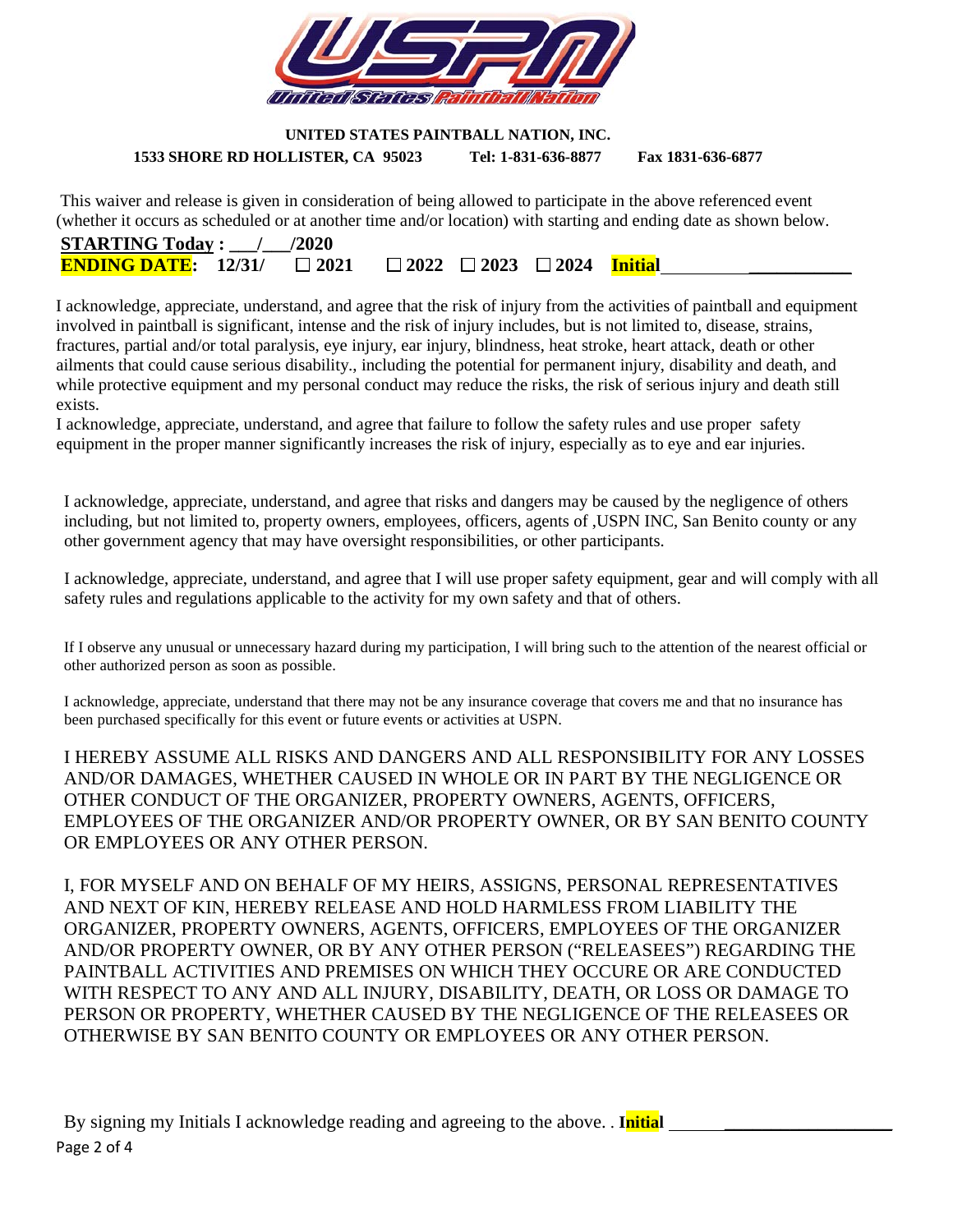

**UNITED STATES PAINTBALL NATION, INC. 1533 SHORE RD HOLLISTER, CA 95023 Tel: 1-831-636-8877 Fax 1831-636-6877**

I, FOR MYSELF AND ON BEHALF OF MY HEIRS, ASSIGNS, PERSONAL REPRESENTATIVES AND NEXT OF KIN, HEREBY VOLUNTARILY AGREE TO RELEASE, WIAVE, DISCHARGE, HOLD HARMLESS, DEFEND AND INDEMNIFY THE ORGANIZER, PROPERTY OWNERS, AGENTS, OFFICERS, EMPLOYEES OF THE ORGANIZER AND/OR PROPERTY OWNER, OR BY SAN BENITO COUNTY OR EMPLOYEES OR ANY OTHER PERSON.

FROM ANY AND ALL CLAIMS, ACTIONS OR LOSSES FOR BODILY INJURY, PROPERTY DAMAGE, WRONGFUL DEATH, LOSS OF SERVICES OR OTHERWISE WHICH MAY ARISE OUT OF OR RELATES TO MY USE OF ANY EQUIPMENT OR MY PARTICIPATION IN PAINTBALL OR OTHER ACTIVITIES.

I specifically acknowledge, appreciate, understand, and agree that I am releasing, discharging and waiving any claims or actions that I may have presently or in the future for the negligent acts or other conduct by those released in this agreement.

I acknowledge, appreciate, understand, and agree that this Release of Liability Agreement covers each and every paintball activity and event in which I participate hereafter that involves any of the persons released here in.

I acknowledge receipt of safety information regarding paintball activities and the opportunity to have any and all of my questions or concerns about safety addressed.

# **RELEASE AND ASSIGNMENT OF PHOTOGRAPHIC RIGHTS**

It is acknowledged that photographs and/or video and/or other recorded images may be taken of the participant. Participant authorizes and consents to the taking of photographs and/or video and/or other recorded images arising out of or related to his/her participation.

Participant assigns any and all rights in any such photographs and/or video and/or other recorded images to **UNITED STATES PAINTBALL NATION, INC.,** and does so without current or future compensation.

Participant consents to the free use of any such photographs and/or video and/or other recorded images of participant in future promotional and/or advertising material or the like as determined in the sole discretion of the assignee. Participant waives any claim for current or future compensation for such use.

### **Rental equipment Responsibility.**

I agree to be responsible for any USPN INC. equipment rented by me or anyone I have agreed to be responsible for, in this, or any other USPN INC.waiver signed by me. I agree to inspect equipment and only use it when complete and in working order. I agree to **pay on demand**, for any damaged or missing rental equipment as requested by any member representing USPN INC. I agree that USPN INC. will be the only one determining the dollar amount to be paid, but will at no time be more than the MSRP(Manufactures Suggested Retail Price) to replace items. I understand and agree to have charges added to my credit card or pay with cash by 4pm of rental day. If USPN INC. waives any charges for any person or group, it will be a onetime event and the above is still in full force.

By signing my Initials I acknowledge reading and agreeing to the above. . **Initials** 

Page 3 of 4